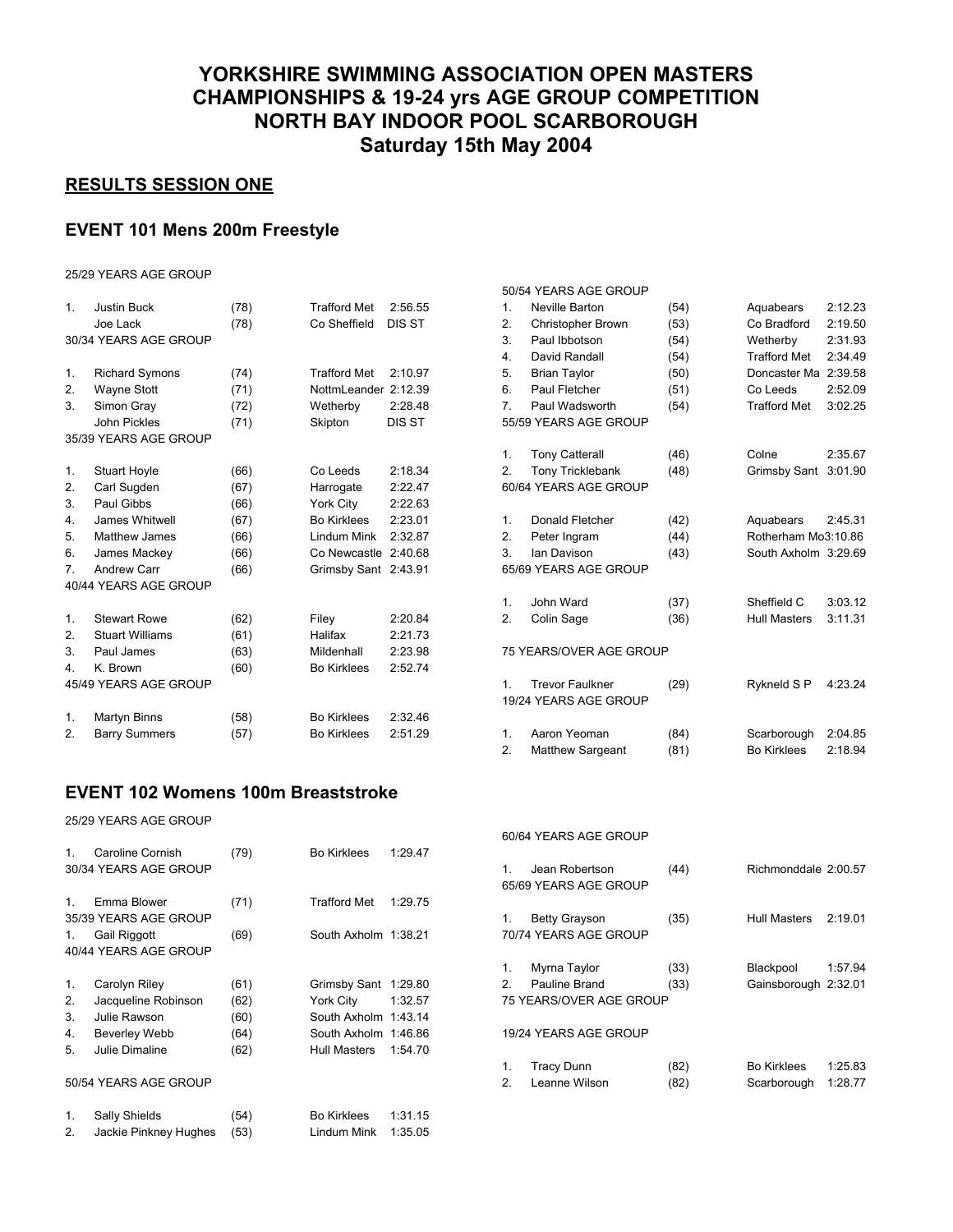#### **EVENT 103 Mens 4x1L. M.T. 120+ years**

| $1_{-}$ | York City Baths Club | (00) | York City     | 57.82   |
|---------|----------------------|------|---------------|---------|
| 2.      | Aquabears            | (00) | Aquabears     | 57.89   |
| 3.      | Stalybridge          | (00) | Stalybridge   | 59.25   |
| 4.      | Filey & District     | (00) | Filey 1:02.36 |         |
| 5.      | City of Sheffield    | (00) | Co Sheffield  | 1:02.89 |

#### **EVENT 105 Womens 4x1L. F.T**

1. Filey & District (00) Filey 1:08.89

# **EVENT 107 Mens 50m Breaststroke**

25/29 YEARS AGE GROUP

| 1.  | <b>Richard Smith</b>   | (77) | York City           | 32.39 |
|-----|------------------------|------|---------------------|-------|
| 2.  | Joe Lack               | (78) | Co Sheffield        | 38.60 |
|     | 30/34 YEARS AGE GROUP  |      |                     |       |
|     |                        |      |                     |       |
| 1.  | lan Schara             | (71) | Stalybridge         | 35.22 |
| 2.  | Paul Briggs            | (73) | Halifax             | 35.82 |
| 3.  | Peter Bancroft         | (73) | Stalybridge         | 38.04 |
| 4.  | S. Morris              | (72) | Gainsborough        | 39.63 |
| 5.  | <b>Bob Whittaker</b>   | (70) | Colne               | 40.58 |
|     | 35/39 YEARS AGE GROUP  |      |                     |       |
|     |                        |      |                     |       |
| 1.  | <b>Andrew Carr</b>     | (66) | <b>Grimsby Sant</b> | 34.69 |
| 2.  | Carl Sugden            | (67) | Harrogate           | 35.53 |
| 3.  | <b>Stuart Hoyle</b>    | (66) | Co Leeds            | 35.66 |
| 4.  | lan Harris             | (66) | Wetherby            | 35.78 |
| 5.  | <b>Philip Croxall</b>  | (69) | Colne               | 36.01 |
| 6.  | Stephen Dale           | (67) | Scunthorpe A        | 36.82 |
| 7.  | Dave Osborne           | (67) | Lindum Mink         | 37.26 |
| 8.  | Neil Williams          | (68) | NottmLeander        | 38.01 |
| 9.  | Matthew James          | (66) | Lindum Mink         | 39.52 |
| 10. | Paul Edgar             | (65) | South Axholm        | 40.27 |
| 11. | Philip Mellor          | (66) | Rykneld S P         | 49.97 |
|     | 40/44 YEARS AGE GROUP  |      |                     |       |
|     |                        |      |                     |       |
| 1.  | <b>Robert Lucas</b>    | (61) | Hull Masters        | 36.03 |
| 2.  | K. Brown               | (60) | <b>Bo Kirklees</b>  | 36.24 |
| 3.  | <b>Stuart Williams</b> | (61) | Halifax             | 36.47 |
| 4.  | Graham Johnson         | (64) | Gainsborough        | 36.90 |
| 5.  | Mark Greenwood         | (62) | Aquabears           | 37.99 |
| 6.  | Michael Pepper         | (64) | Rotherham M         | 40.34 |
| 7.  | <b>Adrian Hooley</b>   | (64) | Stalybridge         | 40.85 |
| 8.  | John Atkinson          | (62) | Harrogate           | 41.38 |
| 9.  | Christian Green        | (60) | Rykneld S P         | 46.89 |
|     | 45/49 YEARS AGE GROUP  |      |                     |       |
|     |                        |      |                     |       |
| 1.  | Graham Platt           | (58) | Stalybridge         | 35.45 |
| 2.  | Stephen Wynn           | (57) | York City           | 37.68 |
| 3.  | Tom Dean               | (56) | Aquabears           | 39.47 |
| 4.  | Stephen Cooper         | (56) | <b>Hull Masters</b> | 40.92 |
| 5.  | <b>Barry Summers</b>   | (57) | <b>Bo Kirklees</b>  | 41.96 |
| 6.  | Robert Bartrop         | (56) | Pioneer 79          | 42.92 |
| 7.  | David Gray             | (57) | South Axholm        | 48.09 |

50/54 YEARS AGE GROUP

| 1. | <b>Neville Barton</b>   | (54) | Aquabears           | 34.41   |
|----|-------------------------|------|---------------------|---------|
| 2. | <b>Brian Taylor</b>     | (50) | Doncaster Ma        | 36.75   |
| 3. | <b>Barry Lewis</b>      | (54) | Wrexham             | 47.76   |
|    | 55/59 YEARS AGE GROUP   |      |                     |         |
|    |                         |      |                     |         |
| 1. | Godfrey Green           | (49) | Gainsborough        | 39.27   |
| 2. | <b>Tony Hind</b>        | (49) | Co Bradford         | 42.44   |
| 3. | <b>Tony Tricklebank</b> | (48) | Grimsby Sant        | 43.85   |
| 4. | Steven Eddison          | (49) | Co Bradford         | 44.63   |
| 5. | Graeme Shutt            | (49) | Co Sund'land        | 47.62   |
|    | 60/64 YEARS AGE GROUP   |      |                     |         |
| 1. | J. Sawyers              | (43) | Co Newcastle        | 38.29   |
| 2. | Alan Berry              | (43) | York City           | 40.42   |
| 3. | Carl Butler             | (44) | Harrogate           | 45.61   |
| 4. | Peter Ingram            | (44) | Rotherham M         | 46.53   |
| 5. | lan Davison             | (43) | South Axholm        | 47.30   |
|    | 65/69 YEARS AGE GROUP   |      |                     |         |
|    |                         |      |                     |         |
| 1. | <b>Bill Moore</b>       | (37) | Halifax             | 39.25   |
| 2. | Colin Sage              | (36) | <b>Hull Masters</b> | 44.32   |
| 3. | John Penswick           | (38) | Colne               | 46.06   |
| 4. | Geoffrey Hales          | (39) | <b>Hull Masters</b> | 49.23   |
| 5. | James Redman            | (39) | York City           | 50.56   |
| 6. | Dennis Brunt            | (36) | Bo Barnsley         | 54.45   |
|    | 70/74 YEARS AGE GROUP   |      |                     |         |
| 1. | <b>Walter Fuller</b>    | (31) | Bo Barnsley         | 48.26   |
|    | 75 YEARS/OVER AGE GROUP |      |                     |         |
|    |                         |      |                     |         |
| 1. | Joseph Byrom            | (25) | Co Leeds            | 1:09.63 |
| 2. | Terry Jackson           | (20) | Wetherby            | 1:12.55 |
| 3. | Michael Harrington      | (22) | Aquabears           | 1:24.27 |
|    | 19/24 YEARS AGE GROUP   |      |                     |         |
| 1. | <b>Adrian Wright</b>    | (80) | NottmLeander        | 32.12   |
| 2. | Haseley Gordon          | (81) | NottnLeander        | 33.02   |
| 3. | Andrew Robertshaw       | (80) | Halifax             | 33.51   |
|    |                         |      |                     |         |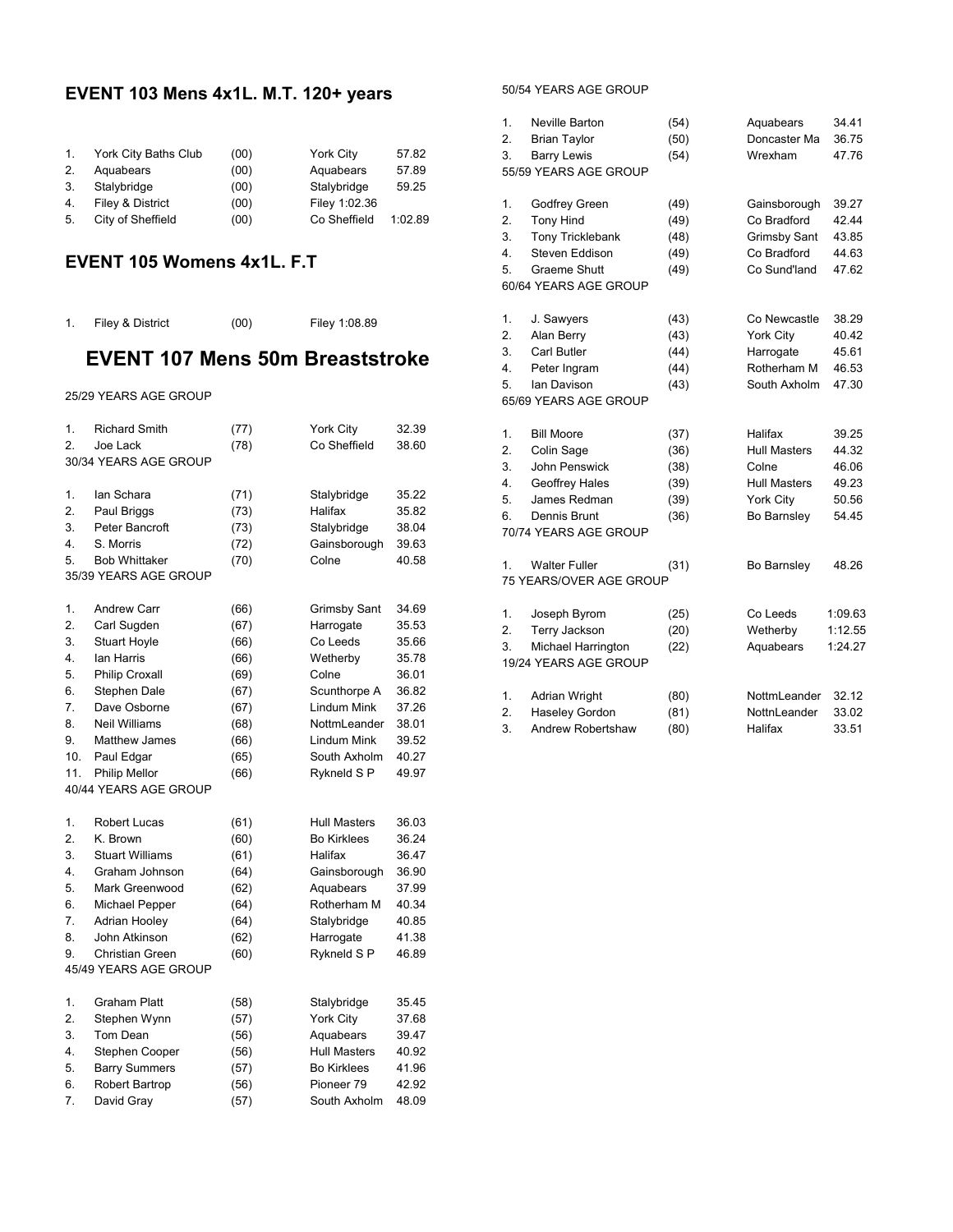#### **EVENT 108 Womens 50m Backstroke**

|                  | 25/29 YEARS AGE GROUP                 |      |                     |         |
|------------------|---------------------------------------|------|---------------------|---------|
| 1.               | Jessica Glaister                      | (79) | Harrogate           | 34.70   |
| 2.               | Sarah Kinsey                          | (79) | Co Wakefield        | 36.04   |
| 3.               | Helen Tonge                           | (77) | Stalybridge         | 36.28   |
| $\overline{4}$ . | <b>Terrell Gunby</b>                  | (77) | Stalybridge         | 42.78   |
|                  | 35/39 YEARS AGE GROUP                 |      |                     |         |
| 1.               | <b>Tracie Gorst</b>                   | (68) | <b>Trafford Met</b> | 35.93   |
| 2.               | Elaine Craig                          | (67) | Co Glasgow          | 41.68   |
|                  | 40/44 YEARS AGE GROUP                 |      |                     |         |
| 1.               | Julie Bennett                         | (62) | Co Leeds            | 34.36   |
| 2.               | Carolyn Irvine                        | (63) | <b>Bo Kirklees</b>  | 36.29   |
| 3.               | Liz Dawson                            | (63) | Aquabears           | 44.36   |
|                  | 45/49 YEARS AGE GROUP                 |      |                     |         |
| 1.               | <b>Christine Bartrop</b>              | (57) | Pioneer 79          | 45.84   |
| 2.               | Helen Mayfield-Ella (58)              |      | South Axhol         | 52.87   |
|                  | 50/54 YEARS AGE GROUP                 |      |                     |         |
| 1.               | Jackie Pinkney Hughes(53) Lindum Mink |      |                     | 46.33   |
|                  | 55/59 YEARS AGE GROUP                 |      |                     |         |
| 1.               | Rachel Barton                         | (48) | Aquabears           | 36.34   |
|                  | 60/64 YEARS AGE GROUP                 |      |                     |         |
| 1.               | Jean Robertson                        | (44) | Richmonddal         | 56.49   |
|                  | 65/69 YEARS AGE GROUP                 |      |                     |         |
| 1.               | <b>Betty Grayson</b>                  | (35) | <b>Hull Masters</b> | 1:06.46 |
|                  | 70/74 YEARS AGE GROUP                 |      |                     |         |
| 1.               | Pat Baxter                            | (30) | York City           | 57.73   |
| $\overline{2}$ . | Pauline Brand                         | (33) | Gainsboroug         | 1:06.52 |
|                  | 19/24 YEARS AGE GROUP                 |      |                     |         |
| 1.               | <b>Katy Griffiths</b>                 | (83) | <b>Bo Kirklees</b>  | 35.17   |
| 2.               | <b>Tracy Dunn</b>                     | (82) | <b>Bo Kirklees</b>  | 35.32   |
| 3.               | Heather Hudson                        | (80) | Aquabears           | 35.42   |
| $\overline{4}$ . | Rebecca Waters                        | (82) | Co Sheffield        | 38.45   |
|                  |                                       |      |                     |         |

#### **EVENT 109 Mens 4x1L. M.T. 200+ years**

| 1. | Aquabears   |                                 | Aquabears    |         |  |  |
|----|-------------|---------------------------------|--------------|---------|--|--|
| 2. | Gainsboroug |                                 | Gainsborough |         |  |  |
| 3. |             | <b>Hull MastersHull Masters</b> |              |         |  |  |
| 4. | Wrexam      | (00)                            | Wrexham      | 1:06.07 |  |  |
| 5. |             | City of BradCo Bradford         |              |         |  |  |
| 6. | Wetherby    | (00)                            | Wetherby     | 1:11.37 |  |  |

#### **EVENT 110 Womens 4x1L. F.T. 200+ years**

| Gainsborough | (00) | Gainsborou | 1:21.36 |
|--------------|------|------------|---------|
|--------------|------|------------|---------|

#### **EVENT 111 Mens 100m Butterfly**

25/29 YEARS AGE GROUP

| 1.               | <b>Richard Smith</b>  | (77) | York City            | 1:02.09 |
|------------------|-----------------------|------|----------------------|---------|
|                  | 30/34 YEARS AGE GROUP |      |                      |         |
| 1.               | Phil Cropper          | (72) | Aquabears            | 1:02.54 |
| 2.               | Simon Gray            | (72) | Wetherby             | 1:20.32 |
|                  | 40/44 YEARS AGE GROUP |      |                      |         |
| 1.               | <b>Neill Pettitt</b>  | (60) | Scunthorpe A 1:15.23 |         |
| $\overline{2}$ . | Alan Marsh            | (61) | Rykneld S P 1:19.28  |         |
| 3.               | <b>Arthur Aplin</b>   | (63) | Co Newcastle 1:20.10 |         |

45/49 YEARS AGE GROUP

| 1. | Paul Ormerod          | (58) | Co Wakefield        | 1:08.80 |
|----|-----------------------|------|---------------------|---------|
| 2. | Graham Platt          | (58) | Stalybridge         | 1:11.21 |
| 3. | lan Harman            | (59) | <b>Hull Masters</b> | 1:11.71 |
| 4. | Michael Sloan         | (59) | Gainsborou          | 1:11.84 |
|    | 50/54 YEARS AGE GROUP |      |                     |         |
| 1. | Paul Wadsworth        | (54) | <b>Trafford Met</b> | 1:44.67 |
|    | Paul Fletcher         | (51) | Co Leeds            | DIS ST  |
|    | 55/59 YEARS AGE GROUP |      |                     |         |
| 1. | Eric Hodgson          | (47) | Wrexham             | 1:16.03 |
| 2. | <b>Tony Catterall</b> | (46) | Colne               | 1:29.51 |
|    | 60/64 YEARS AGE GROUP |      |                     |         |
| 1. | Peter Ingram          | (44) | Rotherham M 1:54.47 |         |
|    | 65/69 YEARS AGE GROUP |      |                     |         |
| 1. | John Ward             | (37) | Sheffield C         | 1:37.14 |
|    | 19/24 YEARS AGE GROUP |      |                     |         |
| 1. | Aaron Yeoman          | (84) | Scarborough         | 1:08.87 |
|    |                       |      |                     |         |

# **EVENT 112 Womens 100m Freestyle**

25/29 YEARS AGE GROUP

| 1.               | Helen Tonge                          | (77) | Stalybridge         | 1:04.14 |
|------------------|--------------------------------------|------|---------------------|---------|
| $\overline{2}$ . | <b>Christel Meredith</b>             | (75) | Aquabears           | 1:07.44 |
|                  | 30/34 YEARS AGE GROUP                |      |                     |         |
| 1.               | <b>Gill Sutcliffe</b>                | (74) | Halifax             | 1:09.10 |
| 2.               | Janice Craig                         | (71) | Co Glasgow          | 1:11.76 |
|                  | 35/39 YEARS AGE GROUP                |      |                     |         |
| 1.               | Fiona Harris                         | (69) | Wetherby            | 1:15.78 |
| 2.               | Deborah Lansley-Hogg(67) Lindum Mink |      |                     | 1:18.34 |
|                  | 40/44 YEARS AGE GROUP                |      |                     |         |
| 1.               | Jacqueline Robinson(62)              |      | York City           | 1:12.81 |
| 2.               | Judith Brand                         | (60) | Gainsboroug         | 1:28.29 |
| 3.               | Julie Dimaline                       | (62) | <b>Hull Masters</b> | 1:29.56 |
| $\overline{4}$ . | Julie Rawson                         | (60) | South Axhol         | 1:32.56 |
| 5.               | Deborah Button                       | (62) | South Axhol         | 1:40.34 |
|                  | 50/54 YEARS AGE GROUP                |      |                     |         |
| $\mathbf{1}$ .   | Sally Shields                        | (54) | <b>Bo Kirklees</b>  | 1:16.00 |
|                  | 55/59 YEARS AGE GROUP                |      |                     |         |
| 1.               | <b>Rachel Barton</b>                 | (48) | Aquabears           | 1:10.38 |
|                  | 70/74 YEARS AGE GROUP                |      |                     |         |
| 1.               | Pat Baxter                           | (30) | York City           | 1:48.84 |
| 2.               | Pauline Brand                        | (33) | Gainsboroug         | 2:06.81 |
|                  | 19/24 YEARS AGE GROUP                |      |                     |         |
| 1.               | Elizabeth Fish                       | (82) | <b>Bo Kirklees</b>  | 1:01.19 |
| 2.               | Julie Watson                         | (85) | York City           | 1:08.29 |
| 3.               | Leanne Wilson                        | (82) | Scarborough         | 1:13.74 |
|                  | Holly Gordon                         | (84) | NottmLeande DIS ST  |         |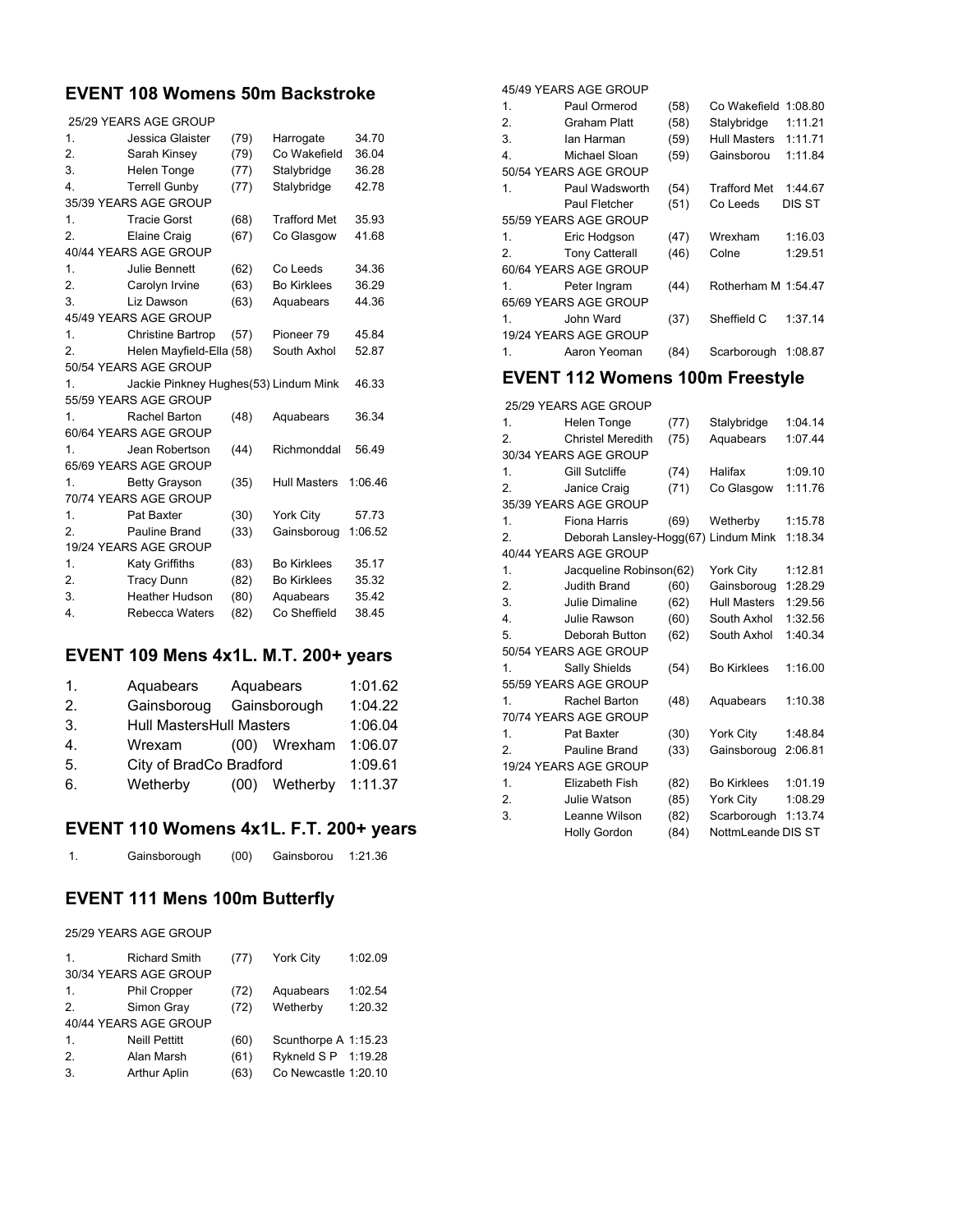# **EVENT 113 Mens 50m Freestyle**

| 25/29 YEARS AGE GROUP |                         |      |                     |       |  |  |
|-----------------------|-------------------------|------|---------------------|-------|--|--|
| 1.                    | <b>Steve Lister</b>     | (75) | York City           | 28.48 |  |  |
| 2.                    | <b>Justin Buck</b>      | (78) | <b>Trafford Met</b> | 34.10 |  |  |
|                       | 30/34 YEARS AGE GROUP   |      |                     |       |  |  |
| 1.                    | <b>Wayne Stott</b>      | (71) | NottmLeande         | 26.13 |  |  |
| 2.                    | <b>Richard Garrett</b>  | (74) | Co Sheffield        | 26.35 |  |  |
| 3.                    | <b>Richard Symons</b>   | (74) | <b>Trafford Met</b> | 26.59 |  |  |
| 4.                    | Craig Sutcliffe         | (73) | Halifax             | 27.05 |  |  |
| 5.                    | Paul Briggs             | (73) | Halifax             | 27.13 |  |  |
| 6.                    | Michael Draper          | (72) | Filey               | 27.66 |  |  |
| 7.                    | John George             | (71) | Aquabears           | 27.88 |  |  |
| 8.                    | Simon Gray              | (72) | Wetherby            | 29.52 |  |  |
| 9.                    | John Pickles            | (71) | Skipton             | 29.73 |  |  |
| 10.                   | <b>Bob Whittaker</b>    | (70) | Colne               | 30.09 |  |  |
| 11.                   | John Farrelly           | (70) | Co Sheffield        | 30.73 |  |  |
| 12.                   | Peter Bancroft          | (73) | Stalybridge         | 31.40 |  |  |
| 13.                   | S. Morris               | (72) | Gainsboroug         | 33.73 |  |  |
|                       | 35/39 YEARS AGE GROUP   |      |                     |       |  |  |
| 1.                    | Craig White             | (69) | Stalybridge         | 26.08 |  |  |
| 2.                    | Neil Williams           | (68) | NottmLeande         | 27.13 |  |  |
| 3.                    | Carl Sugden             | (67) | Harrogate           | 27.70 |  |  |
| 4.                    | Chris Sheppard          | (69) | NottmLeande         | 27.92 |  |  |
| 5.                    | Paul Gibbs              | (66) | York City           | 28.26 |  |  |
| 6.                    | <b>Philip Croxall</b>   | (69) | Colne               | 28.33 |  |  |
| 7.                    | Simon Latham            | (67) | South Axhol         | 28.60 |  |  |
| 8.                    | Stephen Dale            | (67) | Scunthorpe A        | 28.66 |  |  |
| 9.                    | lan Harris              | (66) | Wetherby            | 28.78 |  |  |
| 10.                   | James Whitwell          | (67) | <b>Bo Kirklees</b>  | 29.29 |  |  |
| 11.                   | Mark O'Neill            | (65) | Stalybridge         | 29.87 |  |  |
| 12.                   | <b>Matthew James</b>    | (66) | Lindum Mink         | 32.16 |  |  |
| 13.                   | Mick Kingsbury          | (65) | NottmLeande         | 32.49 |  |  |
| 14.                   | Paul Edgar              | (65) | South Axhol         | 33.51 |  |  |
| 15.                   | <b>Philip Mellor</b>    | (66) | Rykneld S P         | 35.87 |  |  |
|                       | 40/44 YEARS AGE GROUP   |      |                     |       |  |  |
| 1.                    | Mike Brett              | (63) | NottmLeande         | 25.81 |  |  |
| 2.                    | David Emerson           | (62) | Co Leeds            | 25.90 |  |  |
| 3.                    | Robert Lucas            | (61) | Hull Masters        | 26.67 |  |  |
| 4.                    | <b>Stewart Rowe</b>     | (62) | Filey               | 28.38 |  |  |
| 5.                    | Mark Greenwood          | (62) | Aquabears           | 28.65 |  |  |
| 6.                    | Colin Robbins           |      | NottmLeande         | 28.92 |  |  |
| 7.                    | Paul James              | (64) | Mildenhall          | 29.09 |  |  |
| 8.                    | <b>Bernard Mackrell</b> | (63) | Co Leeds            | 29.65 |  |  |
|                       |                         | (61) |                     |       |  |  |
| 9.                    | Graham Johnson          | (64) | Gainsboroug         | 30.05 |  |  |
| 10.                   | <b>Neill Pettitt</b>    | (60) | Scunthorpe A        | 30.19 |  |  |
| 11.                   | lan Brown               | (60) | Trafford Met        | 30.39 |  |  |
| 12.                   | Jari Goddard            | (63) | Gainsboroug         | 31.08 |  |  |
| 13.                   | Michael Pepper          | (64) | Rotherham M         | 32.20 |  |  |
| 14.                   | Paul Cane               | (64) | Stalybridge         | 34.02 |  |  |
| 15.                   | Christian Green         | (60) | Rykneld S P         | 35.14 |  |  |
| 16.                   | <b>Eddy Crick</b>       | (60) | South Axhol         | 35.40 |  |  |
| 17.                   | Adrian Hooley           | (64) | Stalybridge         | 38.14 |  |  |
|                       | 45/49 YEARS AGE GROUP   |      |                     |       |  |  |
| 1.                    | John Stritch            | (59) | Wrexham             | 27.10 |  |  |
| 2.                    | Stephen Wynn            | (57) | York City           | 28.88 |  |  |
| 3.                    | Rob Woodcock            | (57) | Wetherby            | 28.89 |  |  |
| 4.                    | lan Harman              | (59) | Hull Masters        | 29.11 |  |  |
| 5.                    | Paul Ormerod            | (58) | Co Wakefield        | 29.33 |  |  |
| 6.                    | Stephen Cooper          | (56) | Hull Masters        | 31.70 |  |  |
| 7.                    | Mike Spencer            | (55) | Rykneld S P         | 32.47 |  |  |
| 8.                    | Robert Bartrop          | (56) | Pioneer 79          | 34.06 |  |  |
| 9.                    | <b>Barry Summers</b>    | (57) | <b>Bo Kirklees</b>  | 35.16 |  |  |

|                  | 50/54 YEARS AGE GROUP   |      |                     |       |
|------------------|-------------------------|------|---------------------|-------|
| 1.               | Neville Barton          | (54) | Aquabears           | 26.99 |
| 2.               | Paul Ibbotson           | (54) | Wetherby            | 29.32 |
| 3.               | <b>Brian Taylor</b>     | (50) | Doncaster M         | 30.77 |
| 4.               | Mike Keeble             | (51) | Gainsboroug         | 30.95 |
| 5.               | lan Ford                | (51) | Co Bradford         | 32.28 |
| 6.               | Paul Wadsworth          | (54) | <b>Trafford Met</b> | 34.17 |
| 7.               | <b>Barry Lewis</b>      | (54) | Wrexham             | 34.41 |
| 8.               | Paul Fletcher           | (51) | Co Leeds            | 34.42 |
| 9.               | Nigel Hodkinson         | (53) | Stalybridge         | 34.95 |
|                  | 55/59 YEARS AGE GROUP   |      |                     |       |
| 1.               | <b>Daniel Roberts</b>   | (48) | Co Sheffield        | 32.13 |
| $\overline{2}$ . | <b>Tony Hind</b>        | (49) | Co Bradford         | 33.89 |
| 3.               | Steven Eddison          | (49) | Co Bradford         | 36.67 |
|                  | 60/64 YEARS AGE GROUP   |      |                     |       |
| $\overline{1}$ . | Donald Fletcher         | (42) | Aquabears           | 34.60 |
| 2.               | <b>Terry McDermott</b>  | (43) | Wrexham             | 34.74 |
| 3.               | Carl Butler             | (44) | Harrogate           | 35.80 |
| 4.               | Peter Ingram            | (44) | Rotherham M         | 36.66 |
| 5.               | lan Davison             | (43) | South Axhol         | 39.42 |
|                  | 65/69 YEARS AGE GROUP   |      |                     |       |
| 1.               | John Ward               | (37) | Sheffield C         | 35.11 |
| 2.               | Dennis Harrison         | (37) | <b>Hull Masters</b> | 36.62 |
| 3.               | Colin Sage              | (36) | <b>Hull Masters</b> | 38.34 |
| 4.               | James Redman            | (39) | York City           | 41.33 |
| 5.               | Alan Brown              | (39) | Aquabears           | 47.17 |
| 6.               | Dennis Brunt            | (36) | Bo Barnsley         | 47.92 |
|                  | 75 YEARS/OVER AGE GROUP |      |                     |       |
| 1.               | <b>Trevor Faulkner</b>  | (29) | Rykneld S P         | 52.48 |
| 2.               | Terry Jackson           | (20) | Wetherby            | 57.56 |
|                  | 19/24 YEARS AGE GROUP   |      |                     |       |
| 1.               | Adrian Wright           | (80) | NottmLeande         | 25.64 |
| 2.               | Haseley Gordon          | (00) | NottnLeander        | 26.32 |
| 3.               | Aaron Yeoman            | (84) | Scarborough         | 27.33 |
| 4.               | Matthew Sargeant        | (81) | <b>Bo Kirklees</b>  | 27.52 |
| 5.               | Simon Marshall          | (80) | Sheffield C         | 27.61 |
| 6.               | Andrew Robertshaw(80)   |      | Halifax             | 28.29 |
|                  |                         |      |                     |       |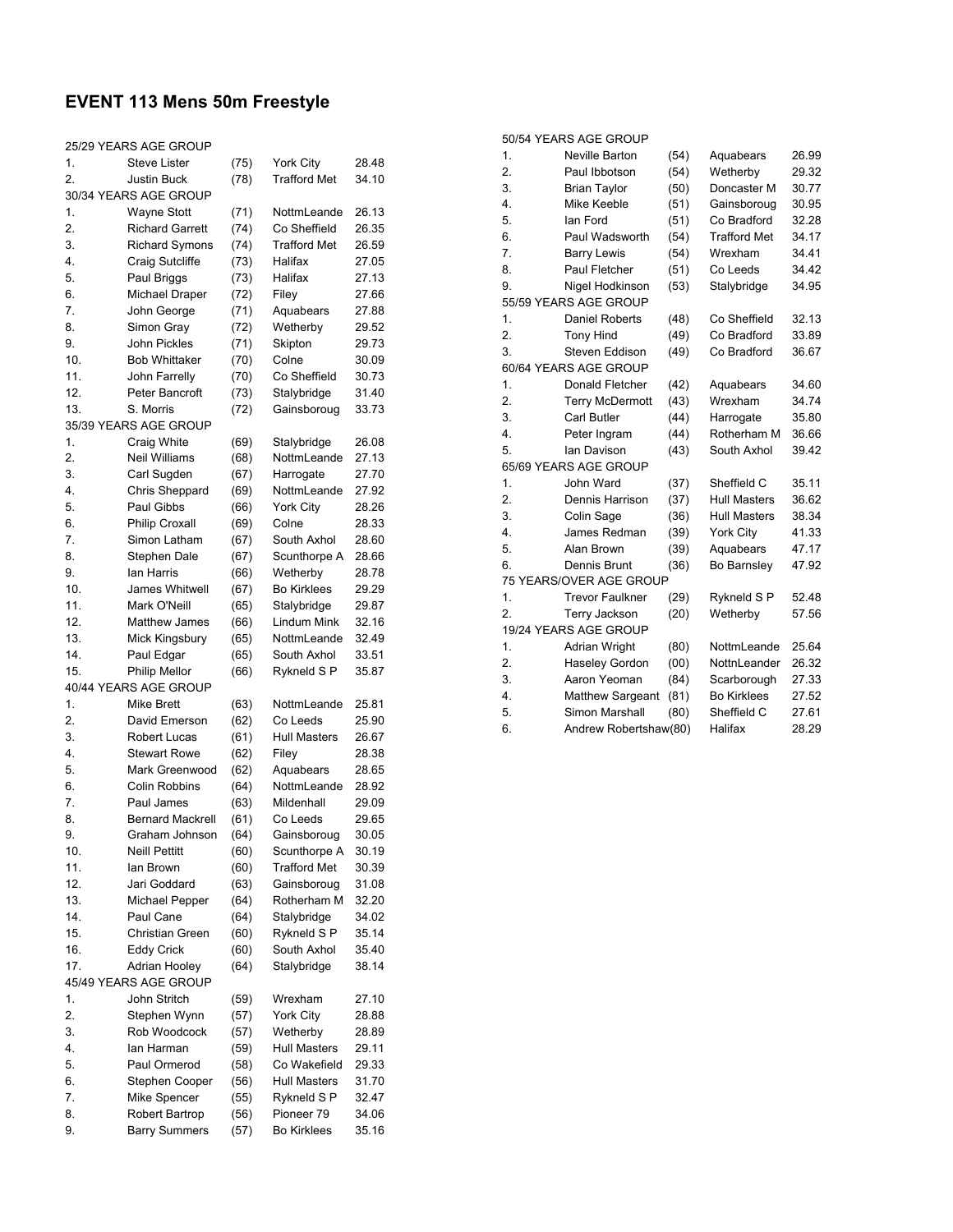## **EVENT 114 Womens 50m Butterfly**

| 25/29 YEARS AGE GROUP |                                     |      |                     |       |  |  |
|-----------------------|-------------------------------------|------|---------------------|-------|--|--|
| 1.                    | Jessica Glaister                    | (79) | Harrogate           | 33.02 |  |  |
| 2.                    | Sarah Kinsey                        | (79) | Co Wakefield        | 33.11 |  |  |
| 3.                    | Roberta Gordon                      | (79) | NottmLeander        | 35.50 |  |  |
| 4.                    | Caroline Cornish                    | (79) | <b>Bo Kirklees</b>  | 36.51 |  |  |
|                       | 30/34 YEARS AGE GROUP               |      |                     |       |  |  |
| 1.                    | Janice Craig                        | (71) | Co Glasgow          | 37.43 |  |  |
| 2.                    | <b>Toni Smithies</b>                | (70) | Aquabears           | 44.58 |  |  |
| 35/39 YEARS AGE GROUP |                                     |      |                     |       |  |  |
| 1.                    | <b>Tracie Gorst</b>                 | (68) | <b>Trafford Met</b> | 35.10 |  |  |
| 2.                    | Deborah Lansley-Hogg(67)Lindum Mink |      |                     | 37.30 |  |  |
| 3.                    | Elaine Craig                        | (67) | Co Glasgow          | 41.00 |  |  |
| 40/44 YEARS AGE GROUP |                                     |      |                     |       |  |  |
| 1.                    | Julie Bennett                       | (62) | Co Leeds            | 33.59 |  |  |
| 2.                    | Carolyn Rilev                       | (61) | <b>Grimsby Sant</b> | 36.63 |  |  |

| 3.                    | Liz Dawson                            | (63) | Aquabears           | 50.96   |  |
|-----------------------|---------------------------------------|------|---------------------|---------|--|
|                       | 50/54 YEARS AGE GROUP                 |      |                     |         |  |
| 1.                    | Sally Shields                         | (54) | <b>Bo Kirklees</b>  | 39.78   |  |
| 2.                    | Jackie Pinkney Hughes(53) Lindum Mink |      |                     | 44.32   |  |
|                       | 55/59 YEARS AGE GROUP                 |      |                     |         |  |
| 1.                    | <b>Rachel Barton</b>                  | (48) | Aquabears           | 35.42   |  |
|                       | 65/69 YEARS AGE GROUP                 |      |                     |         |  |
| 1.                    | <b>Betty Grayson</b>                  | (35) | <b>Hull Masters</b> | 1:02.25 |  |
| 19/24 YEARS AGE GROUP |                                       |      |                     |         |  |
| 1.                    | Elizabeth Fish                        | (82) | <b>Bo Kirklees</b>  | 31.67   |  |
| 2.                    | <b>Tracy Dunn</b>                     | (82) | <b>Bo Kirklees</b>  | 32.00   |  |
| 3.                    | Rebecca Waters                        | (82) | Co Sheffield        | 34.24   |  |
| 4.                    | <b>Heather Hudson</b>                 | (80) | Aquabears           | 35.10   |  |
| 5.                    | <b>Katy Griffiths</b>                 | (83) | <b>Bo Kirklees</b>  | 35.83   |  |

### **EVENT 115 Mens 4x1L. F.T. 160+ years**

| 1. | NottnLeander     | (00)             | NottnLeander 51.72 |       | 5. | Stalybridge                 | (00) | Stalybridge | 58.37   |
|----|------------------|------------------|--------------------|-------|----|-----------------------------|------|-------------|---------|
| 2. | Wetherby         | 00) <sup>.</sup> | Wetherby           | 51.83 |    | Colne                       | (00) | Colne       | 58.85   |
| 3. | Gainsborough     | (00)             | Gainsborou         | 55.74 |    | <b>Rykneld Sharley Park</b> |      | Rvkneld S P | 59.34   |
| 4. | Filey & District | (00)             | Filev              | 56.42 |    | South Axholme Sharkes       |      | South Axhol | 1:02.80 |

# **EVENT 116 Womens 4x1L. M.T. 160+ years**

|    | Filey & District | (00) | Filev               | 1:18.79 |
|----|------------------|------|---------------------|---------|
| 2. | City of Bradford | (00) | Co Bradford 1:29.86 |         |

#### **EVENT 117 Mens 100m Backstroke**

|    | 25/29 YEARS AGE GROUP |      |                      |         |  |  |
|----|-----------------------|------|----------------------|---------|--|--|
| 1. | <b>Richard Smith</b>  | (77) | York City            | 1:04.12 |  |  |
|    | 30/34 YEARS AGE GROUP |      |                      |         |  |  |
| 1. | <b>Richard Symons</b> | (74) | <b>Trafford Met</b>  | 1:15.87 |  |  |
|    | 35/39 YEARS AGE GROUP |      |                      |         |  |  |
| 1. | James Mackey          | (66) | Co Newcastle 1:13.02 |         |  |  |
|    | 40/44 YEARS AGE GROUP |      |                      |         |  |  |
| 1. | <b>Mike Brett</b>     | (63) | NottmLeande 1:05.78  |         |  |  |
| 2. | Paul James            | (63) | Mildenhall           | 1:15.08 |  |  |
| 3. | Colin Robbins         | (64) | NottmLeande 1:16.62  |         |  |  |
| 4. | <b>Arthur Aplin</b>   | (63) | Co Newcastle 1:23.11 |         |  |  |
|    | 45/49 YEARS AGE GROUP |      |                      |         |  |  |
| 1. | Tom Dean              | (56) | Aquabears            | 1:16.32 |  |  |
| 2. | Rob Woodcock          | (57) | Wetherby             | 1:16.93 |  |  |
| 3. | Martyn Binns          | (58) | <b>Bo Kirklees</b>   | 1:18.31 |  |  |
|    | 50/54 YEARS AGE GROUP |      |                      |         |  |  |
| 1. | Christopher Brown     | (53) | Co Bradford          | 1:08.70 |  |  |
| 2. | David Randall         | (54) | <b>Trafford Met</b>  | 1:32.67 |  |  |
|    |                       |      |                      |         |  |  |
|    | 55/59 YEARS AGE GROUP |      |                      |         |  |  |
| 1. | Eric Hodgson          | (47) | Wrexham              | 1:19.08 |  |  |
|    |                       |      |                      |         |  |  |

| 2. | <b>Tony Catterall</b>   | (46) | Colne                | 1:25.51 |
|----|-------------------------|------|----------------------|---------|
| 3. | <b>Tony Tricklebank</b> | (48) | Grimsby Sant 1:37.19 |         |
| 4. | Graeme Shutt            | (49) | Co Sund'land 1:45.71 |         |
|    | 60/64 YEARS AGE GROUP   |      |                      |         |
| 1. | Peter Ingram            | (44) | Rotherham M          | 1:43.40 |
| 2. | lan Davison             | (43) | South Axhol          | 1:43.88 |
| 3. | Donald Fletcher         | (42) | Aquabears            | 1:44.90 |
|    | 65/69 YEARS AGE GROUP   |      |                      |         |
| 1. | <b>Bill Moore</b>       | (37) | Halifax              | 1:37.83 |
| 2. | Geoffrey Hales          | (39) | <b>Hull Masters</b>  | 1:49.70 |
|    | 75 YEARS/OVER AGE GROUP |      |                      |         |
| 1. | <b>Trevor Faulkner</b>  | (29) | Rykneld S P          | 2:12.63 |
| 2. | Joseph Byrom            | (25) | Co Leeds             | 2:41.23 |
| 3. | Michael Harrington      | (22) | Aquabears            | 3:25.60 |
|    | 19/24 YEARS AGE GROUP   |      |                      |         |
| 1. | Simon Marshall          | (80) | Sheffield C          | 1:08.14 |